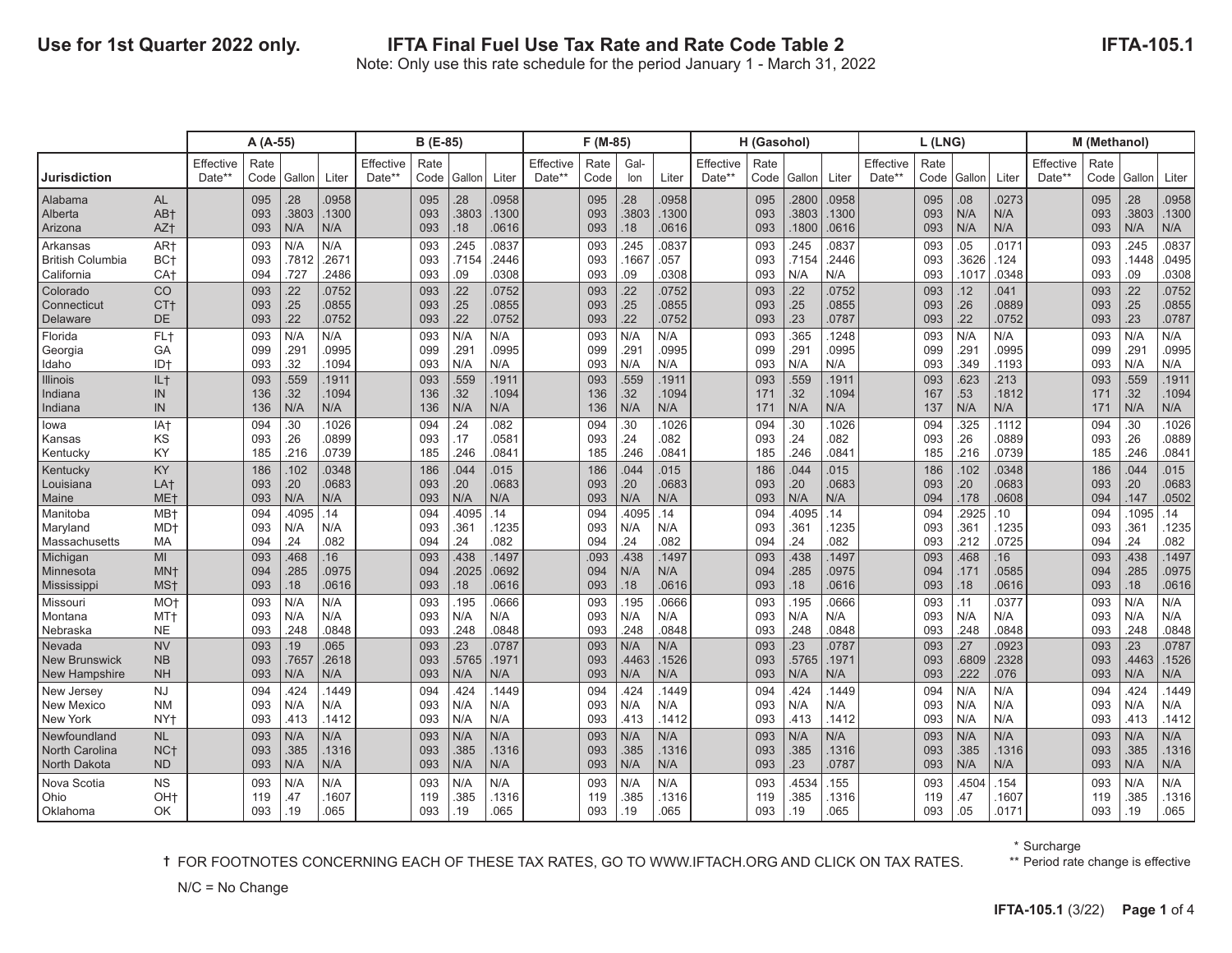|                                                       |                                                       |                     | A (A-55)          |                       |                        |                     | B (E-85)          |                       |                                     |                     | F (M-85)          |                       |                        |                     | H (Gasohol)       |                       |                         |                     | L (LNG)           |                     |                         |                     | M (Methanol)      |                      |                         |
|-------------------------------------------------------|-------------------------------------------------------|---------------------|-------------------|-----------------------|------------------------|---------------------|-------------------|-----------------------|-------------------------------------|---------------------|-------------------|-----------------------|------------------------|---------------------|-------------------|-----------------------|-------------------------|---------------------|-------------------|---------------------|-------------------------|---------------------|-------------------|----------------------|-------------------------|
| Jurisdiction                                          |                                                       | Effective<br>Date** | Rate<br>Code      | Gallon'               | Liter                  | Effective<br>Date** | Rate<br>Code      | Gallon                | Liter                               | Effective<br>Date** | Rate<br>Code      | Gal-<br>lon           | Liter                  | Effective<br>Date** | Rate<br>Code      | Gallon                | Liter                   | Effective<br>Date** | Rate<br>Code      | Gallon              | Liter                   | Effective<br>Date** | Rate<br>Code      | Gallon               | Liter                   |
| <b>Ontario</b><br>Oregon<br>Pennsylvania              | ON <sub>†</sub><br><b>OR</b><br>PA <sub>t</sub>       |                     | 093<br>093<br>093 | .43<br>N/A<br>.741    | 147<br>N/A<br>.2534    |                     | 093<br>093<br>093 | .43<br>N/A<br>.413    | 147<br>N/A<br>.1412                 |                     | 093<br>093<br>093 | 43<br>N/A<br>.332     | 147<br>N/A<br>.1135    |                     | 093<br>093<br>093 | .43<br>N/A<br>.576    | 147<br>N/A<br>.197      |                     | 093<br>093<br>093 | N/A<br>N/A<br>.648  | N/A<br>N/A<br>.2216     |                     | 093<br>093<br>093 | N/A<br>N/A<br>.289   | N/A<br>N/A<br>.0989     |
| Prince Edward Is<br>  Quebec<br>Rhode Island          | PE+<br>QC<br>RI                                       |                     | 093<br>093<br>093 | .3583<br>.5908<br>.34 | 1225<br>.202<br>.1162  |                     | 093<br>093<br>093 | .4416<br>.5908<br>.34 | .151<br>.202<br>.1162               |                     | 093<br>093<br>093 | .3586<br>.5615<br>.34 | 1226<br>192<br>1162    |                     | 093<br>093<br>093 | .4416<br>.5615<br>.34 | .151<br>.192<br>.1162   |                     | 093<br>093<br>093 | 6195<br>N/A<br>.34  | .2118<br>N/A<br>.1162   |                     | 093<br>093<br>093 | 3439<br>.5615<br>.34 | .1176<br>.192<br>.1162  |
| <b>Saskatchewan</b><br>South Carolina<br>South Dakota | <b>SK</b><br>SC <sub>t</sub><br><b>SD</b>             |                     | 093<br>093<br>093 | .4388<br>N/A<br>N/A   | 15<br>N/A<br>N/A       |                     | 093<br>093<br>093 | .4388<br>N/A<br>N/A   | .15<br>N/A<br>N/A                   |                     | 093<br>093<br>093 | .4388<br>N/A<br>N/A   | 15<br>N/A<br>N/A       |                     | 093<br>093<br>093 | .4388<br>.26<br>N/A   | 15<br>.0889<br>N/A      |                     | 093<br>093<br>093 | N/A<br>26<br>N/A    | N/A<br>.0889<br>N/A     |                     | 093<br>093<br>093 | 4388<br>.26<br>N/A   | 15<br>.0889<br>N/A      |
| Tennessee<br>Texas<br>Utah                            | TN <sub>t</sub><br>TX <sup>+</sup><br>UT <sub>t</sub> |                     | 093<br>093<br>093 | .26<br>.20<br>.319    | 0889<br>.0683<br>.1091 |                     | 093<br>093<br>093 | .26<br>.20<br>.319    | .0889<br>.0683<br>.109 <sup>2</sup> |                     | 093<br>093<br>093 | .26<br>20<br>.319     | .0889<br>.0683<br>1091 |                     | 093<br>093<br>093 | .26<br>.20<br>.319    | .0889<br>.0683<br>.1091 |                     | 093<br>093<br>093 | .15<br>175          | .0718<br>.0512<br>.0598 |                     | 093<br>093<br>093 | .26<br>.20<br>.319   | .0889<br>.0683<br>.1091 |
| Vermont<br>Virginia<br>Virginia                       | VT<br>VA+<br>VA <sub>t</sub>                          |                     | 093<br>185<br>186 | N/A<br>.262<br>.147   | N/A<br>.0896<br>.0502  |                     | 093<br>185<br>186 | N/A<br>.262<br>.147   | N/A<br>.0896<br>.0502               |                     | 093<br>185<br>186 | N/A<br>.262<br>.147   | N/A<br>.0896<br>.0502  |                     | 093<br>185<br>186 | N/A<br>.262<br>.147   | N/A<br>.0896<br>.0502   |                     | 093<br>185<br>186 | N/A<br>.295<br>.166 | N/A<br>.1008<br>.0568   |                     | 093<br>185<br>186 | N/A<br>.262<br>.147  | N/A<br>.0896<br>.0502   |
| <b>Washington</b><br>West Virginia<br>Wisconsin       | WA <sup>+</sup><br><b>WV</b><br>WI                    |                     | 093<br>093<br>093 | .494<br>.357<br>.329  | .1689<br>122<br>.1125  |                     | 094<br>093<br>093 | .494<br>.357<br>.329  | 1689<br>122<br>1125                 |                     | 093<br>093<br>093 | .494<br>.357<br>.329  | 1689<br>122<br>1125    |                     | 094<br>093<br>093 | .494<br>.357<br>.329  | 1689<br>122<br>.1125    |                     | 093<br>093<br>093 | N/A<br>.16<br>.197  | N/A<br>.0547<br>.0673   |                     | 093<br>093<br>093 | .494<br>.357<br>.329 | .1689<br>.122<br>.1125  |
| Wyoming                                               | <b>WY</b>                                             |                     | 093               | .24                   | .082                   |                     | 093               | .24                   | .082                                |                     | 093               | .24                   | .082                   |                     | 093               | .24                   | .082                    |                     | 093               | .24                 | .082                    |                     | 093               | N/A                  | N/A                     |

**†** FOR FOOTNOTES CONCERNING EACH OF THESE TAX RATES, GO TO WWW.IFTACH.ORG AND CLICK ON TAX RATES.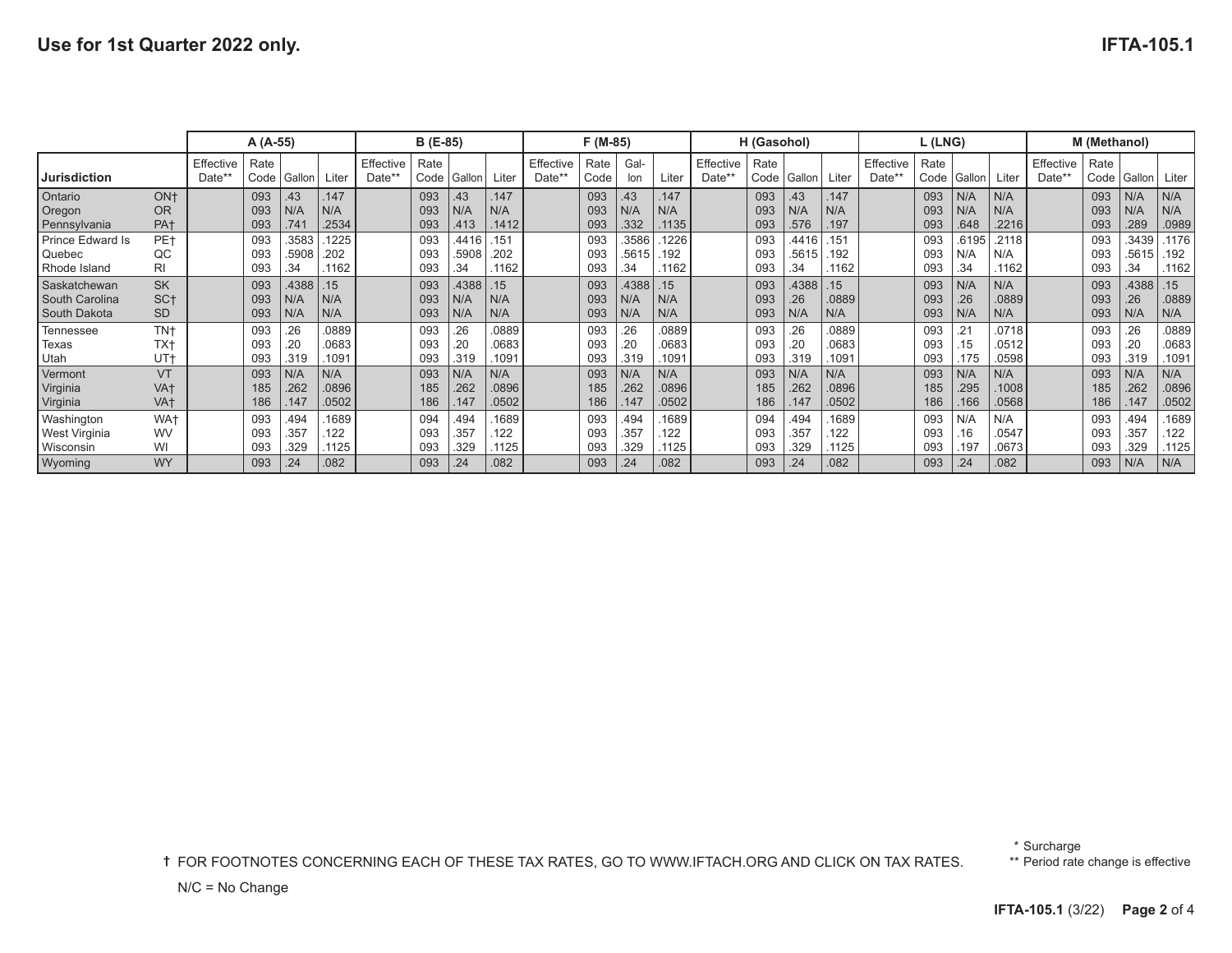|                                                       |                                                       |                     | K (Electricity)   |                   |                   | N (Hydrogen)        |                   |                    |                     |  |  |  |
|-------------------------------------------------------|-------------------------------------------------------|---------------------|-------------------|-------------------|-------------------|---------------------|-------------------|--------------------|---------------------|--|--|--|
| <b>Jurisdiction</b>                                   |                                                       | Effective<br>Date** | Rate<br>Code      | Gallon            | Liter             | Effective<br>Date** | Rate<br>Code      | Gallon             | Liter               |  |  |  |
| Alabama<br>Alberta<br>Arizona                         | <b>AL</b><br>AB+<br>AZ+                               |                     | 016<br>016<br>016 | N/A<br>N/A<br>N/A | N/A<br>N/A<br>N/A |                     | 016<br>016<br>016 | N/A<br>N/A<br>N/A  | N/A<br>N/A<br>N/A   |  |  |  |
| Arkansas<br><b>British Columbia</b><br>California     | AR <sup>+</sup><br>BC <sub>t</sub><br>CA <sup>+</sup> |                     | 016<br>016<br>016 | N/A<br>N/A<br>N/A | N/A<br>N/A<br>N/A |                     | 016<br>016<br>016 | N/A<br>N/A<br>N/A  | N/A<br>N/A<br>N/A   |  |  |  |
| Colorado<br>Connecticut<br>Delaware                   | CO<br>CT <sub>t</sub><br>DE                           |                     | 016<br>016<br>016 | N/A<br>N/A<br>N/A | N/A<br>N/A<br>N/A |                     | 016<br>016<br>016 | N/A<br>N/A<br>N/A  | N/A<br>N/A<br>N/A   |  |  |  |
| Florida<br>Georgia<br>Idaho                           | FL+<br>GA<br>ID <sub>†</sub>                          |                     | 016<br>016<br>016 | N/A<br>N/A<br>N/A | N/A<br>N/A<br>N/A |                     | 016<br>016<br>016 | N/A<br>N/A<br>.32  | N/A<br>N/A<br>.1094 |  |  |  |
| <b>Illinois</b><br>Indiana<br>Indiana                 | IL <sub>†</sub><br>IN<br>IN                           |                     | 016<br>016<br>016 | N/A<br>N/A<br>N/A | N/A<br>N/A<br>N/A |                     | 016<br>016<br>016 | N/A<br>N/A<br>N/A  | N/A<br>N/A<br>N/A   |  |  |  |
| lowa<br>Kansas<br>Kentucky                            | IA+<br>KS<br>KY                                       |                     | 016<br>016<br>016 | N/A<br>N/A<br>N/A | N/A<br>N/A<br>N/A |                     | 016<br>016<br>016 | .65<br>N/A<br>N/A  | .2222<br>N/A<br>N/A |  |  |  |
| Kentucky<br>Louisiana<br>Maine                        | KY<br>LA <sup>+</sup><br>ME <sub>†</sub>              |                     | 016<br>016<br>016 | N/A<br>N/A<br>N/A | N/A<br>N/A<br>N/A |                     | 016<br>016<br>016 | N/A<br>N/A<br>N/A  | N/A<br>N/A<br>N/A   |  |  |  |
| Manitoba<br>Maryland<br>Massachusetts                 | MB+<br>MD <sup>+</sup><br>МA                          |                     | 016<br>016<br>016 | N/A<br>N/A<br>N/A | N/A<br>N/A<br>N/A |                     | 016<br>016<br>016 | N/A<br>N/A<br>N/A  | N/A<br>N/A<br>N/A   |  |  |  |
| Michigan<br>Minnesota<br>Mississippi                  | MI<br>MN <sup>+</sup><br>MS <sup>+</sup>              |                     | 016<br>016<br>016 | N/A<br>N/A<br>N/A | N/A<br>N/A<br>N/A |                     | 016<br>016<br>016 | .468<br>N/A<br>N/A | .16<br>N/A<br>N/A   |  |  |  |
| Missouri<br>Montana<br>Nebraska                       | MO <sup>+</sup><br>MT+<br><b>NE</b>                   |                     | 016<br>016<br>016 | N/A<br>N/A<br>N/A | N/A<br>N/A<br>N/A |                     | 016<br>016<br>016 | N/A<br>N/A<br>N/A  | N/A<br>N/A<br>N/A   |  |  |  |
| Nevada<br><b>New Brunswick</b><br>New Hampshire       | <b>NV</b><br><b>NB</b><br><b>NH</b>                   |                     | 016<br>016<br>016 | N/A<br>N/A<br>N/A | N/A<br>N/A<br>N/A |                     | 016<br>016<br>016 | N/A<br>N/A<br>N/A  | N/A<br>N/A<br>N/A   |  |  |  |
| New Jersey<br><b>New Mexico</b><br><b>New York</b>    | <b>NJ</b><br><b>NM</b><br>NY <sub>t</sub>             |                     | 016<br>016<br>016 | N/A<br>N/A<br>N/A | N/A<br>N/A<br>N/A |                     | 016<br>016<br>016 | N/A<br>N/A<br>N/A  | N/A<br>N/A<br>N/A   |  |  |  |
| Newfoundland<br><b>North Carolina</b><br>North Dakota | <b>NL</b><br>NC <sub>†</sub><br><b>ND</b>             |                     | 016<br>016<br>016 | N/A<br>N/A<br>N/A | N/A<br>N/A<br>N/A |                     | 016<br>016<br>016 | N/A<br>.385<br>N/A | N/A<br>.1316<br>N/A |  |  |  |
| Nova Scotia<br>Ohio<br>Oklahoma                       | <b>NS</b><br>OH <sub>t</sub><br>OK                    |                     | 016<br>016<br>016 | N/A<br>N/A<br>N/A | N/A<br>N/A<br>N/A |                     | 016<br>016<br>016 | N/A<br>N/A<br>N/A  | N/A<br>N/A<br>N/A   |  |  |  |

\* Surcharge

**†** FOR FOOTNOTES CONCERNING EACH OF THESE TAX RATES, GO TO WWW.IFTACH.ORG AND CLICK ON TAX RATES.